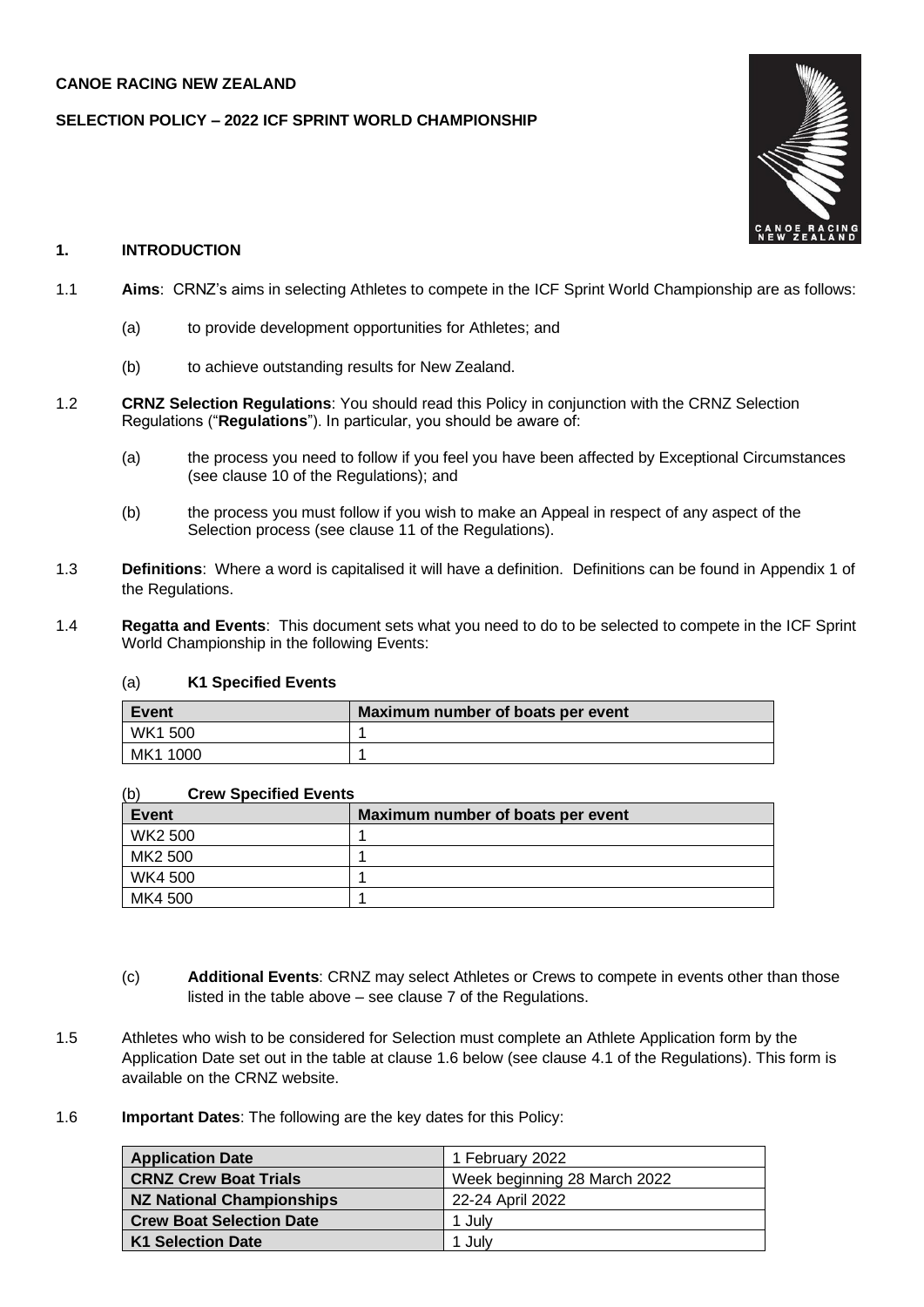1.7 **Funding and Support**: If you are selected, you will be eligible for the following funding and support from CRNZ:

| <b>Elite Squad</b>                         | Full funding and support              |
|--------------------------------------------|---------------------------------------|
| <b>HP Squad</b>                            | $\sim$ 50% subsidy from CRNZ          |
| <b>Development Squad</b>                   | 20-30% subsidy from CRNZ              |
| <b>Invitation Squad/Non-Squad Athletes</b> | Negotiated with athletes individually |

- 1.8 **Cost**: If you are selected, it will cost approximately \$13,000 to attend ICF Sprint World Championship: (This cost includes covid-19 quarantine and flight costs but is subject to the subsidies set out in clause 1.7 above).\*
- 1.9 **Outline:** In order to be selected, you need to:
	- (a) meet all of the Eligibility Criteria see Part 2 of the Regulations; and
	- (b) earn Nomination see clause 2 below and Part 3 of the Regulations
	- (c) satisfy clause 3 of this Policy see Part 4 of the Regulations (subject to any Exceptional Circumstances).
- 1.10 **Covid-19 and Travel Restrictions**: This Policy is subject to any Covid-19 restrictions that may be in place from time to time in NZ and abroad.

# **2. NOMINATION**

### 2.1 **K1 Specified Events (WK1 500m and MK1 1000m) – Invitation to Trial**:

- (a) The A Final of each Specified Event at the 2022 National Championship will be the first race of the Trial for that Event. Please refer to section 2.3 below for the Trial format.
- (b) The first three (3) competitors in each division are eligible to compete in the second Trial race.
- (c) If any of first three (3) competitors decline to compete beyond Trial race 1, there will be no replacement athletes invited to take part in Trial races 2 or 3.
- (d) If there is a different winner in the second Trial race, then only the two different Trial race winners will proceed to a third and deciding Trial race.
- (e) Subsequent K1 Trial races may take place during or immediately following the 2022 National Championships.
- (f) Eligible athletes and their coaches will be notified in advance and in writing of the K1 Trial schedule during or immediately after the 2022 National Championships.
- (g) Irrespective of whether New Zealand attends the 2022 World Cup races, the K1 Trial process will be finalised within one week upon completion of the 2022 National Championships (7th May, 2022)**.**
- 2.2 **K1 Events – Trial Races Run Concurrently:** Trial Races of the same distance may be run concurrently where one or more competitors is eligible for multiple divisions in the same gender (for example Open or U23).

<sup>\*</sup> Please note: these costs are subject to any Covid-19 control measures and any contingency plans associated with Covid-19 control measures. (i.e. Any costs associated with Covid-19 control measures will be passed on to the athlete).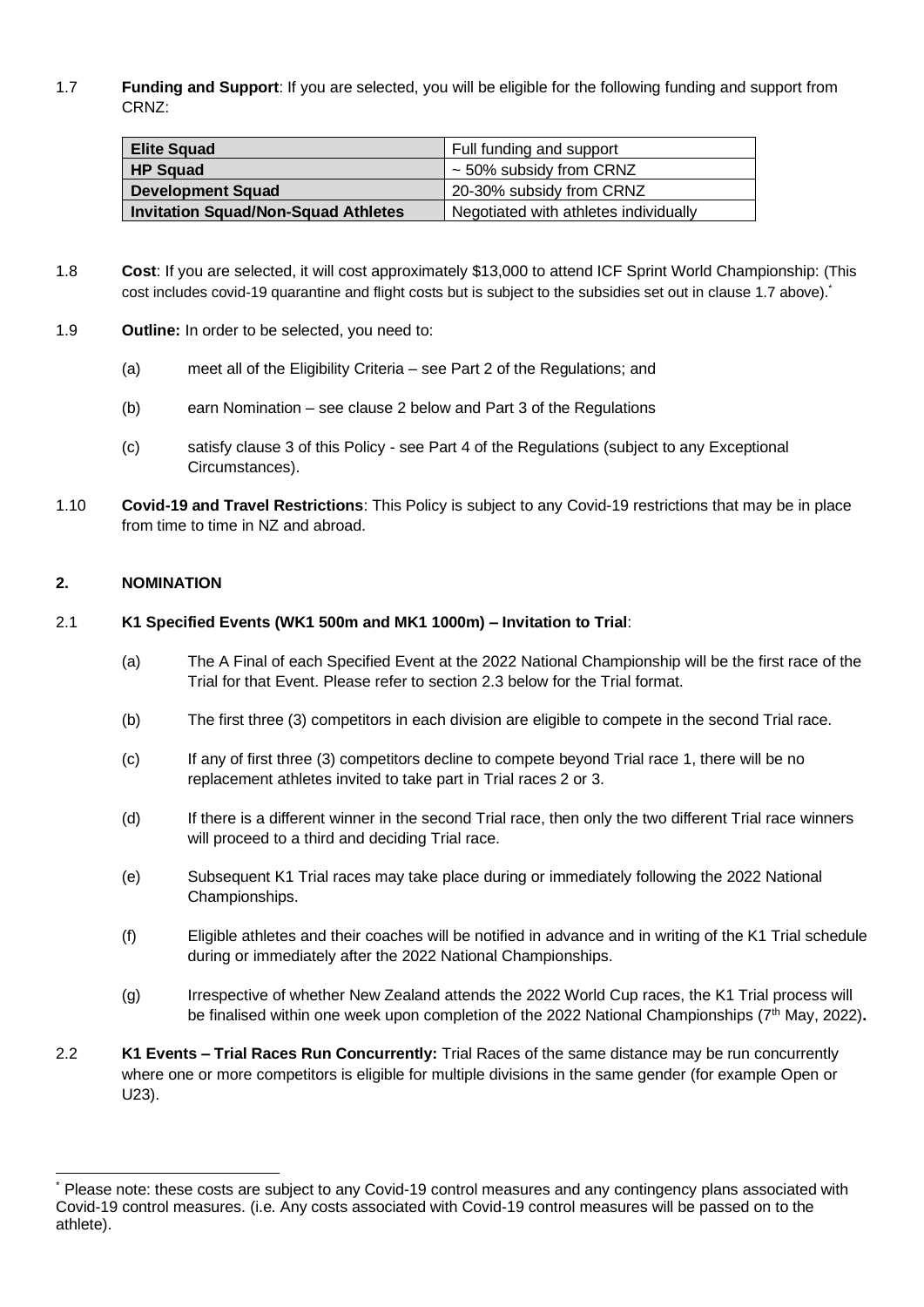### 2.3 **K1 Events – Format of Trial:**

- (a) The format of the Trial will be best of 3 Trial races beginning with the National Championship Final A in the K1 Specified Events.
- (b) The first athlete to two Trial race wins will be nominated to the selectors for specified K1event.
- (c) All Trial races will take place on a buoyed race-course on Lake Karapiro.
- (d) For Trial races 2 and 3, athletes will be designated specific lanes and where possible, will be separated by at least one lane to ensure there is no wash riding.
- (e) Trial races will have a starter and finish line judge. Trial Athletes will be given Rover GPS devices to ensure race time and distance accuracy.
- 2.4 **Crew Specified Events: Pre-Conditions:** There are two pre-conditions to nomination:
	- (a) Athletes must be a member of one of the following CRNZ Sprint Squads:
		- (i) Elite
		- (ii) HP
		- (iii) Development
		- (iv) Invitation
	- (b) Athletes must compete at the NZ Sprint Championship.
- 2.5 **Crew Specified Events: Nomination Factors:** The relevant CRNZ Lead Coach, in consultation with the Selectors, will consider the following Factors:
	- (a) any one or more of the Nomination Factors set out in clause 6.3 of the Regulations.
- 2.6 **Crew Specified Events: Information for Athletes:** The relevant CRNZ Lead Coach will provide Athletes with an outline of the Nomination Process by 1 February 2022. The outline will contain the following information:
	- (a) the approximate format of crew assessment trials; and
	- (b) the Nomination Factors which the Lead Coach proposes especially to consider.

# **3. PERFORMANCE CRITERIA AND SELECTION**

- 3.1 **Performance Criteria**: Selectors must be satisfied that an Athlete or Crew has the potential to achieve at least the following standard at the 2022 ICF Sprint World Championships:
	- (a) K1 Events A-Final placing
	- (b) Crew Events B-Final placing
- 3.2 **Multiple Events**: Where an Athlete is being considered for Selection in multiple Events, the Selectors may, in their discretion, decide not to Nominate an Athlete in one or more Events if they believe that participation in multiple Events may negatively affect that Athlete's performance in another Event. In exercising this discretion, Selectors shall consider:
	- (a) the recommendations of the Lead Coaches;